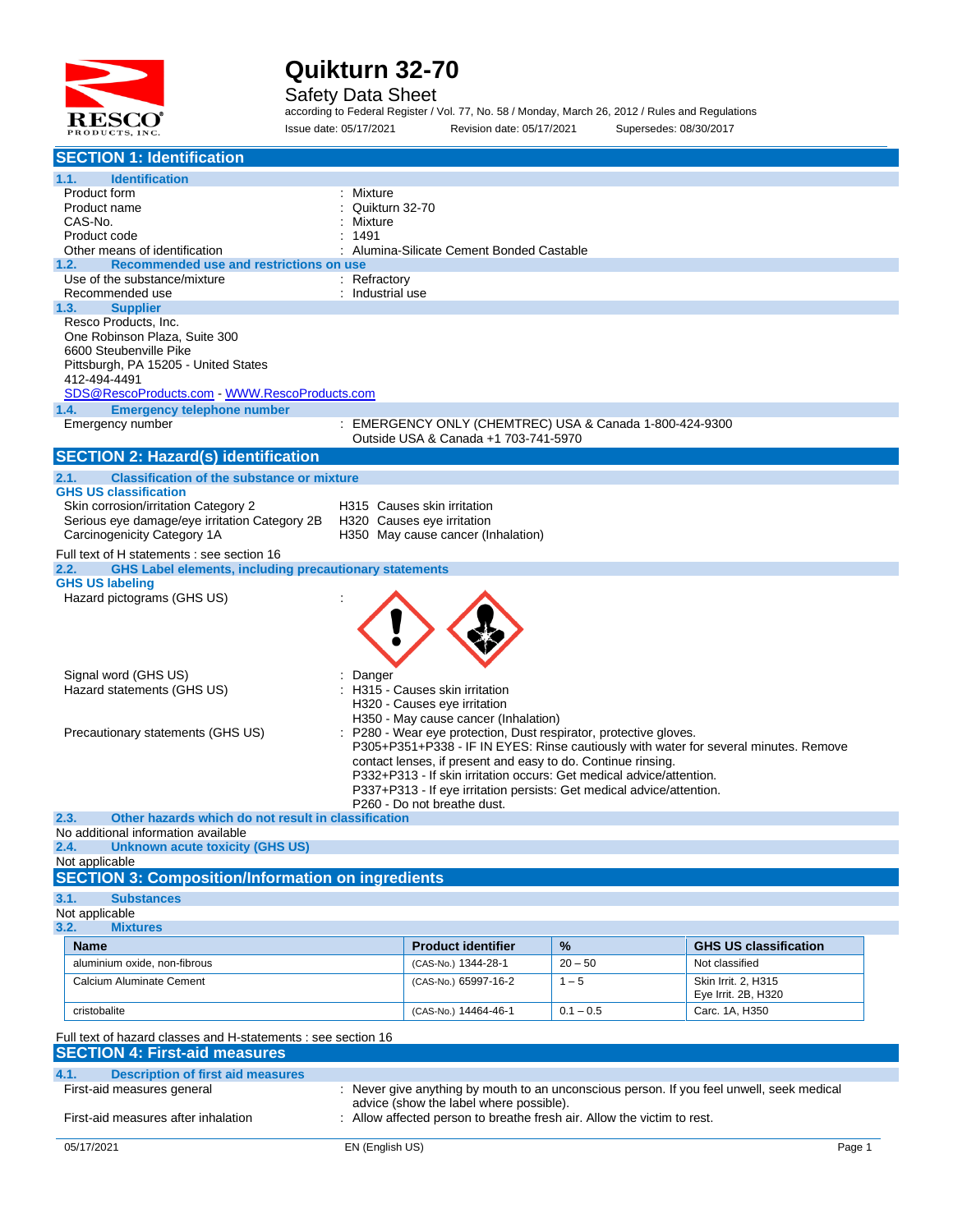### Safety Data Sheet

according to Federal Register / Vol. 77, No. 58 / Monday, March 26, 2012 / Rules and Regulations

| First-aid measures after skin contact<br>First-aid measures after eye contact                          | : Wash with plenty of soap and water. Wash contaminated clothing before reuse.<br>IF IN EYES: Rinse cautiously with water for several minutes. Remove contact lenses, if present<br>and easy to do. Continue rinsing. |
|--------------------------------------------------------------------------------------------------------|-----------------------------------------------------------------------------------------------------------------------------------------------------------------------------------------------------------------------|
| First-aid measures after ingestion<br>Most important symptoms and effects (acute and delayed)<br>4.2.  | : Rinse mouth. Do NOT induce vomiting. Obtain emergency medical attention.                                                                                                                                            |
| Potential Adverse human health effects and                                                             | : Based on available data, the classification criteria are not met.                                                                                                                                                   |
| symptoms                                                                                               |                                                                                                                                                                                                                       |
| Symptoms/effects after inhalation                                                                      | May cause cancer by inhalation. Danger of serious damage to health by prolonged exposure<br>through inhalation.                                                                                                       |
| Symptoms/effects after skin contact                                                                    | Causes skin irritation.                                                                                                                                                                                               |
| Symptoms/effects after eye contact<br>Immediate medical attention and special treatment, if necessary  | : Causes eye irritation.                                                                                                                                                                                              |
| 4.3.<br>No additional information available                                                            |                                                                                                                                                                                                                       |
| <b>SECTION 5: Fire-fighting measures</b>                                                               |                                                                                                                                                                                                                       |
|                                                                                                        |                                                                                                                                                                                                                       |
| Suitable (and unsuitable) extinguishing media<br>5.1.<br>Suitable extinguishing media                  | : Use extinguishing media appropriate for surrounding fire.                                                                                                                                                           |
| Unsuitable extinguishing media                                                                         | : In case of fire, all extinguishing media allowed.                                                                                                                                                                   |
| Specific hazards arising from the chemical<br>5.2.                                                     |                                                                                                                                                                                                                       |
| Fire hazard                                                                                            | : Not flammable.                                                                                                                                                                                                      |
| Special protective equipment and precautions for fire-fighters<br>5.3.                                 |                                                                                                                                                                                                                       |
| Firefighting instructions                                                                              | : Exercise caution when fighting any chemical fire. Prevent fire-fighting water from entering                                                                                                                         |
|                                                                                                        | environment.                                                                                                                                                                                                          |
| Protection during firefighting                                                                         | : Do not enter fire area without proper protective equipment, including respiratory protection.                                                                                                                       |
| <b>SECTION 6: Accidental release measures</b>                                                          |                                                                                                                                                                                                                       |
| 6.1.<br>Personal precautions, protective equipment and emergency procedures                            |                                                                                                                                                                                                                       |
| 6.1.1.<br>For non-emergency personnel                                                                  |                                                                                                                                                                                                                       |
| Emergency procedures                                                                                   | : Do not breathe dust.                                                                                                                                                                                                |
| 6.1.2.<br>For emergency responders<br>Protective equipment                                             | Equip cleanup crew with proper protection.                                                                                                                                                                            |
| <b>Emergency procedures</b>                                                                            | : Ventilate area.                                                                                                                                                                                                     |
| <b>Environmental precautions</b><br>6.2.                                                               |                                                                                                                                                                                                                       |
| Prevent entry to sewers and public waters.                                                             |                                                                                                                                                                                                                       |
| Methods and material for containment and cleaning up<br>6.3.                                           |                                                                                                                                                                                                                       |
| Methods for cleaning up                                                                                | : On land, sweep or shovel into suitable containers. Minimize generation of dust.                                                                                                                                     |
|                                                                                                        |                                                                                                                                                                                                                       |
| <b>Reference to other sections</b><br>6.4.                                                             |                                                                                                                                                                                                                       |
| See Heading 8. Exposure controls and personal protection.                                              |                                                                                                                                                                                                                       |
| <b>SECTION 7: Handling and storage</b>                                                                 |                                                                                                                                                                                                                       |
| 7.1.<br><b>Precautions for safe handling</b>                                                           |                                                                                                                                                                                                                       |
| Precautions for safe handling                                                                          | : Do not handle until all safety precautions have been read and understood. Avoid raising dust.                                                                                                                       |
|                                                                                                        | Avoid contact with skin and eyes. Do not breathe dust.                                                                                                                                                                |
| Hygiene measures                                                                                       | : Wash hands and other exposed areas with mild soap and water before eating, drinking or<br>smoking and when leaving work.                                                                                            |
| Conditions for safe storage, including any incompatibilities<br>7.2.                                   |                                                                                                                                                                                                                       |
| Storage conditions                                                                                     | : Store this product in a dry location where it can be protected from the elements.                                                                                                                                   |
| Incompatible products                                                                                  | : Strong bases. Strong acids.                                                                                                                                                                                         |
| <b>SECTION 8: Exposure controls/personal protection</b>                                                |                                                                                                                                                                                                                       |
| 8.1.<br><b>Control parameters</b>                                                                      |                                                                                                                                                                                                                       |
| Quikturn 32-70 (Mixture)                                                                               |                                                                                                                                                                                                                       |
| No additional information available                                                                    |                                                                                                                                                                                                                       |
|                                                                                                        |                                                                                                                                                                                                                       |
| Calcium Aluminate Cement (65997-16-2)                                                                  |                                                                                                                                                                                                                       |
| No additional information available                                                                    |                                                                                                                                                                                                                       |
| cristobalite (14464-46-1)                                                                              |                                                                                                                                                                                                                       |
| <b>USA - ACGIH - Occupational Exposure Limits</b>                                                      |                                                                                                                                                                                                                       |
| ACGIH TWA (mg/m <sup>3</sup> )                                                                         | 0.025 mg/m <sup>3</sup> respirable dust                                                                                                                                                                               |
| USA - OSHA - Occupational Exposure Limits                                                              |                                                                                                                                                                                                                       |
|                                                                                                        |                                                                                                                                                                                                                       |
| OSHA PEL (TWA) (mg/m <sup>3</sup> )                                                                    | $0.05$ mg/m <sup>3</sup> respirable dust                                                                                                                                                                              |
| aluminium oxide, non-fibrous (1344-28-1)                                                               |                                                                                                                                                                                                                       |
| <b>USA - ACGIH - Occupational Exposure Limits</b>                                                      |                                                                                                                                                                                                                       |
| ACGIH TWA (mg/m <sup>3</sup> )                                                                         | 1 mg/m <sup>3</sup> respirable dust                                                                                                                                                                                   |
| 8.2.<br><b>Appropriate engineering controls</b>                                                        |                                                                                                                                                                                                                       |
| Appropriate engineering controls                                                                       | : Provide adequate ventilation to minimize dust concentrations.                                                                                                                                                       |
| Individual protection measures/Personal protective equipment<br>8.3.<br>Personal protective equipment: |                                                                                                                                                                                                                       |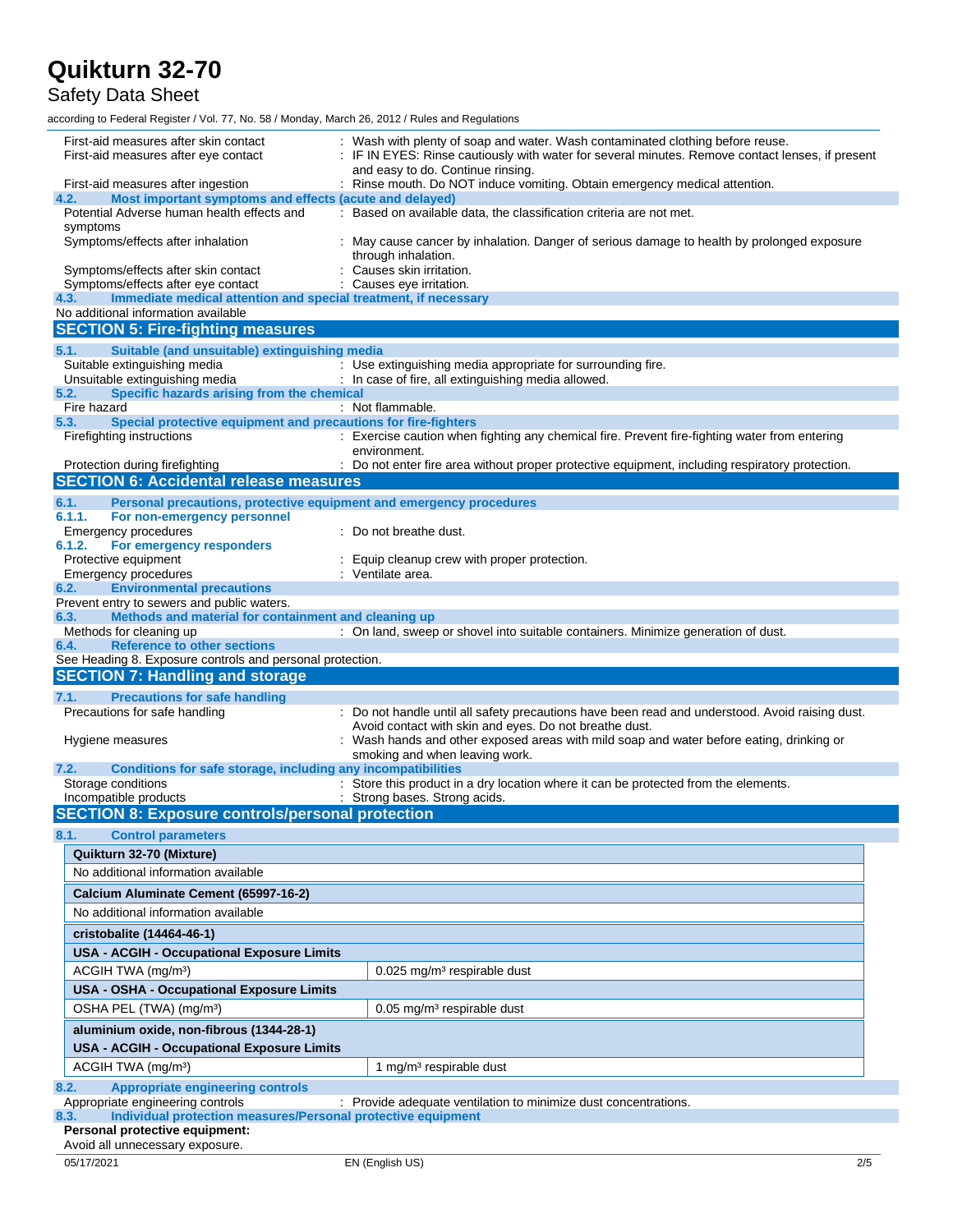### Safety Data Sheet

according to Federal Register / Vol. 77, No. 58 / Monday, March 26, 2012 / Rules and Regulations

| Hand protection:                                                                    |                                        |
|-------------------------------------------------------------------------------------|----------------------------------------|
| Wear protective gloves.<br>Eye protection:                                          |                                        |
| Chemical goggles or safety glasses                                                  |                                        |
| Skin and body protection:<br>Wear suitable protective clothing                      |                                        |
| <b>Respiratory protection:</b>                                                      |                                        |
| Wear appropriate mask                                                               |                                        |
| Other information:<br>Do not eat, drink or smoke during use.                        |                                        |
| <b>SECTION 9: Physical and chemical properties</b>                                  |                                        |
| Information on basic physical and chemical properties<br>9.1.                       |                                        |
| Physical state<br>Appearance                                                        | : Solid<br>Granular mixture.           |
| Color                                                                               | : Light gray                           |
| Odor                                                                                | $:$ earthy                             |
| Odor threshold                                                                      | Not applicable                         |
| pH                                                                                  | No data available                      |
| Melting point                                                                       | > 3000 °F                              |
| Freezing point                                                                      | : Not applicable                       |
| Boiling point                                                                       | Not applicable                         |
| Critical temperature<br>Flash point                                                 | Not applicable<br>Not applicable       |
| Relative evaporation rate (butyl acetate=1)                                         | Not applicable                         |
| Relative evaporation rate (ether=1)<br>Flammability (solid, gas)                    | Not applicable<br>Non flammable.       |
| Vapor pressure                                                                      | No data available                      |
| Vapor pressure at 50 °C<br>Relative vapor density at 20 °C                          | Not Applicable<br>No data available    |
| Relative density                                                                    | : $\approx 2.7$                        |
| Solubility                                                                          | Slightly soluble.                      |
| Partition coefficient n-octanol/water (Log Pow)                                     | : No data available                    |
| Auto-ignition temperature                                                           | Not applicable                         |
| Decomposition temperature                                                           | No data available                      |
| Viscosity, kinematic<br>Viscosity, dynamic                                          | No data available<br>No data available |
| <b>Explosion limits</b>                                                             | Not applicable                         |
| <b>Explosive properties</b>                                                         | No data available                      |
| Oxidizing properties                                                                | : No data available                    |
| <b>Other information</b><br>9.2.<br>No additional information available             |                                        |
| <b>SECTION 10: Stability and reactivity</b>                                         |                                        |
| 10.1.<br><b>Reactivity</b>                                                          |                                        |
| Hydraulic setting.<br><b>Chemical stability</b><br>10.2.                            |                                        |
| Stable under normal conditions of use.                                              |                                        |
| <b>Possibility of hazardous reactions</b><br>10.3.                                  |                                        |
| Not established.<br><b>Conditions to avoid</b><br>10.4.                             |                                        |
| Avoid dust formation.                                                               |                                        |
| 10.5.<br><b>Incompatible materials</b><br>Strong acids. Strong bases.               |                                        |
| <b>Hazardous decomposition products</b><br>10.6.                                    |                                        |
| No additional information available<br><b>SECTION 11: Toxicological information</b> |                                        |
| 11.1.<br>Information on toxicological effects                                       |                                        |
| Acute toxicity (oral)                                                               | Not classified                         |
| Acute toxicity (dermal)<br>Acute toxicity (inhalation)                              | Not classified<br>Not classified       |
|                                                                                     |                                        |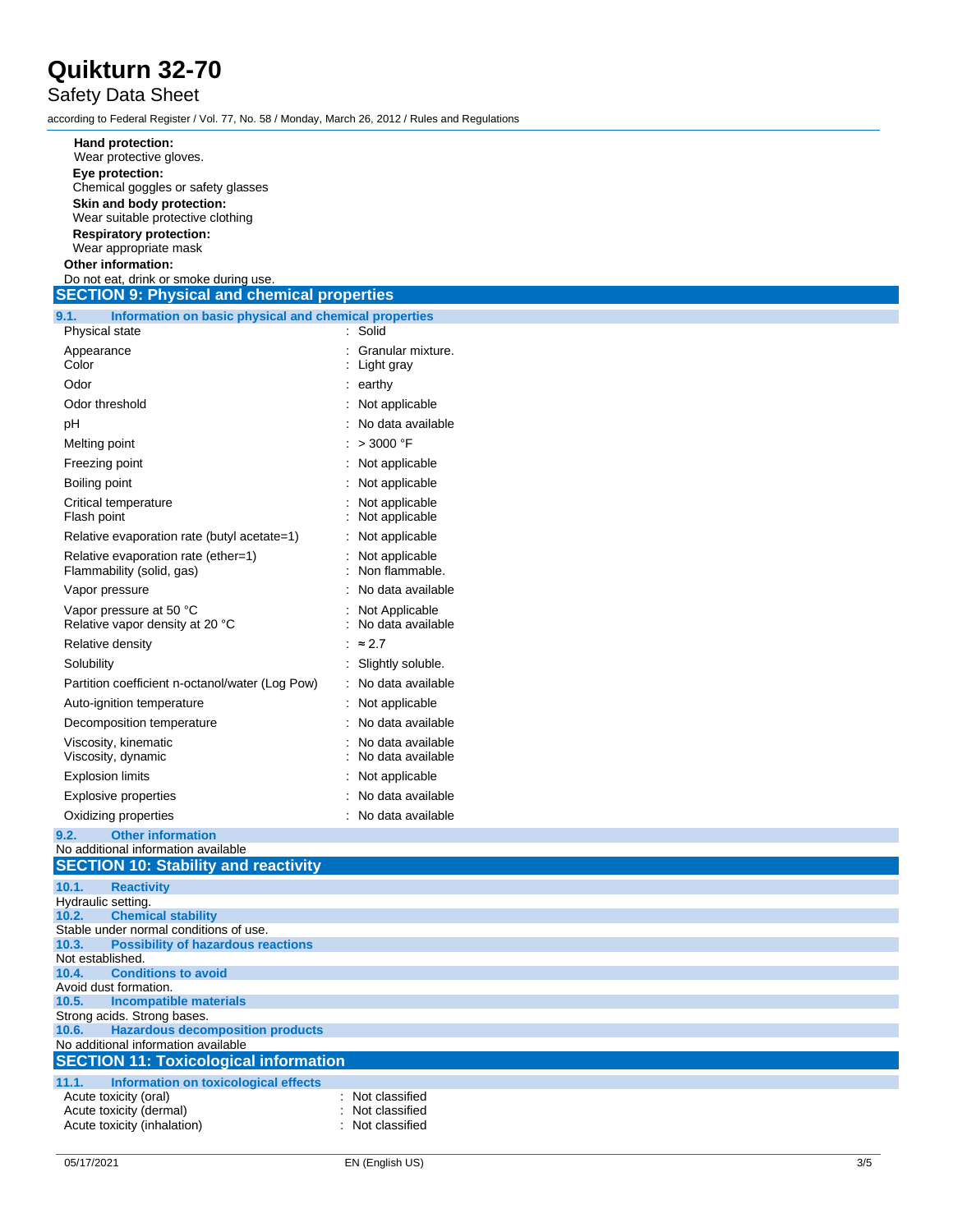### Safety Data Sheet

according to Federal Register / Vol. 77, No. 58 / Monday, March 26, 2012 / Rules and Regulations

| aluminium oxide, non-fibrous (1344-28-1)                                              |                                                                                                                   |
|---------------------------------------------------------------------------------------|-------------------------------------------------------------------------------------------------------------------|
| LD50 oral rat                                                                         | > 15900 mg/kg body weight (Equivalent or similar to OECD 401, Rat, Male / female,<br>Experimental value, Oral)    |
| LC50 Inhalation - Rat                                                                 | 7.6 mg/l air (Equivalent or similar to OECD 403, 1 h, Rat, Male, Experimental value, Inhalation<br>(aerosol))     |
| Skin corrosion/irritation                                                             | Causes skin irritation.                                                                                           |
| Serious eye damage/irritation                                                         | Causes eye irritation.                                                                                            |
| Respiratory or skin sensitization                                                     | Not classified                                                                                                    |
| Germ cell mutagenicity<br>Carcinogenicity                                             | Not classified<br>May cause cancer (Inhalation).                                                                  |
| Reproductive toxicity                                                                 | Not classified                                                                                                    |
| STOT-single exposure                                                                  | Not classified                                                                                                    |
| STOT-repeated exposure                                                                | Not classified                                                                                                    |
| Aspiration hazard                                                                     | Not classified                                                                                                    |
| Viscosity, kinematic                                                                  | No data available                                                                                                 |
| Potential Adverse human health effects and<br>symptoms                                | Based on available data, the classification criteria are not met.                                                 |
| Symptoms/effects after inhalation                                                     | : May cause cancer by inhalation. Danger of serious damage to health by prolonged exposure<br>through inhalation. |
| Symptoms/effects after skin contact                                                   | Causes skin irritation.                                                                                           |
| Symptoms/effects after eye contact                                                    | Causes eye irritation.                                                                                            |
| <b>SECTION 12: Ecological information</b>                                             |                                                                                                                   |
| <b>Toxicity</b><br>12.1.                                                              |                                                                                                                   |
| No additional information available                                                   |                                                                                                                   |
| <b>Persistence and degradability</b><br>12.2.                                         |                                                                                                                   |
| Quikturn 32-70 (Mixture)                                                              |                                                                                                                   |
| Persistence and degradability                                                         | Not established.                                                                                                  |
| cristobalite (14464-46-1)                                                             |                                                                                                                   |
| Persistence and degradability                                                         | Mineral. Not applicable.                                                                                          |
| Chemical oxygen demand (COD)                                                          | Not applicable                                                                                                    |
| ThOD                                                                                  | Not applicable                                                                                                    |
| BOD (% of ThOD)                                                                       | Not applicable                                                                                                    |
| aluminium oxide, non-fibrous (1344-28-1)                                              |                                                                                                                   |
| Persistence and degradability                                                         | Not applicable.                                                                                                   |
| Chemical oxygen demand (COD)                                                          | Not applicable                                                                                                    |
| <b>ThOD</b>                                                                           | Not applicable                                                                                                    |
| <b>Bioaccumulative potential</b><br>12.3.                                             |                                                                                                                   |
| Quikturn 32-70 (Mixture)                                                              |                                                                                                                   |
| Bioaccumulative potential                                                             | Not established.                                                                                                  |
| cristobalite (14464-46-1)                                                             |                                                                                                                   |
| Bioaccumulative potential                                                             | No data available.                                                                                                |
| aluminium oxide, non-fibrous (1344-28-1)                                              |                                                                                                                   |
| Bioaccumulative potential<br><b>Mobility in soil</b><br>12.4.                         | No data available.                                                                                                |
| cristobalite (14464-46-1)                                                             |                                                                                                                   |
| Ecology - soil                                                                        | No data available.                                                                                                |
| aluminium oxide, non-fibrous (1344-28-1)                                              |                                                                                                                   |
| Ecology - soil                                                                        | No data available.                                                                                                |
| <b>Other adverse effects</b><br>12.5.                                                 |                                                                                                                   |
| Effect on the global warming                                                          | None known                                                                                                        |
| <b>SECTION 13: Disposal considerations</b>                                            |                                                                                                                   |
| <b>Disposal methods</b><br>13.1.                                                      |                                                                                                                   |
| Product/Packaging disposal recommendations                                            | Dispose in a safe manner in accordance with local/national regulations.                                           |
| Ecology - waste materials                                                             | Avoid release to the environment.                                                                                 |
| <b>SECTION 14: Transport information</b><br><b>Department of Transportation (DOT)</b> |                                                                                                                   |
| In accordance with DOT                                                                |                                                                                                                   |
| Not regulated                                                                         |                                                                                                                   |
|                                                                                       |                                                                                                                   |